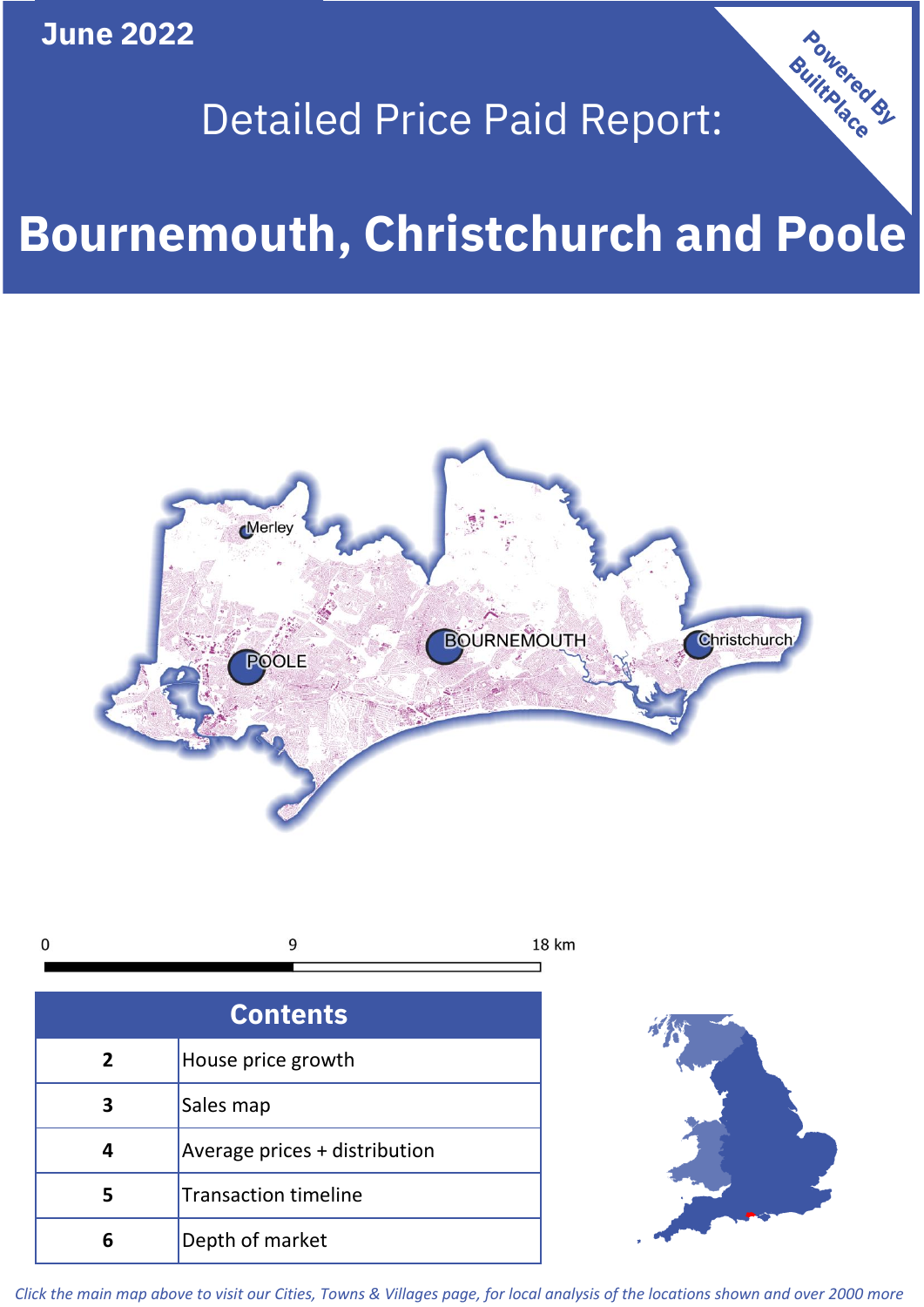#### **Headline Data**

|                     | <b>Current level</b> | 3 month  | <b>Annual</b> | '5 year | 10 year |
|---------------------|----------------------|----------|---------------|---------|---------|
| <b>House prices</b> | £328,837             | 2.7%     | 9.5%          | 22.2%   | 60.8%   |
| <b>Transactions</b> | 7,743                | $-12.7%$ | 15.9%         | $-4.9%$ | 26.8%   |

## **House Price Growth (April 2022 data)**

#### *Annual Change in House Prices*



House prices in Bournemouth, Christchurch and Poole grew by 9.5% in the 12 months to April 2022 (based on 3-month smoothed data). By comparison national house prices grew by 10.7% and prices in the South West grew by 12.3% over the same period.

Bournemouth, Christchurch and Poole house prices are now 45.0% above their previous peak in 2007, compared to +49.0% for the South West and +52.9% across England.



#### *Year-To-Date Change in House Prices, December to April*

Local prices have grown by 4.0% in 2022 so far, compared to growth of 1.2% over the same period last year.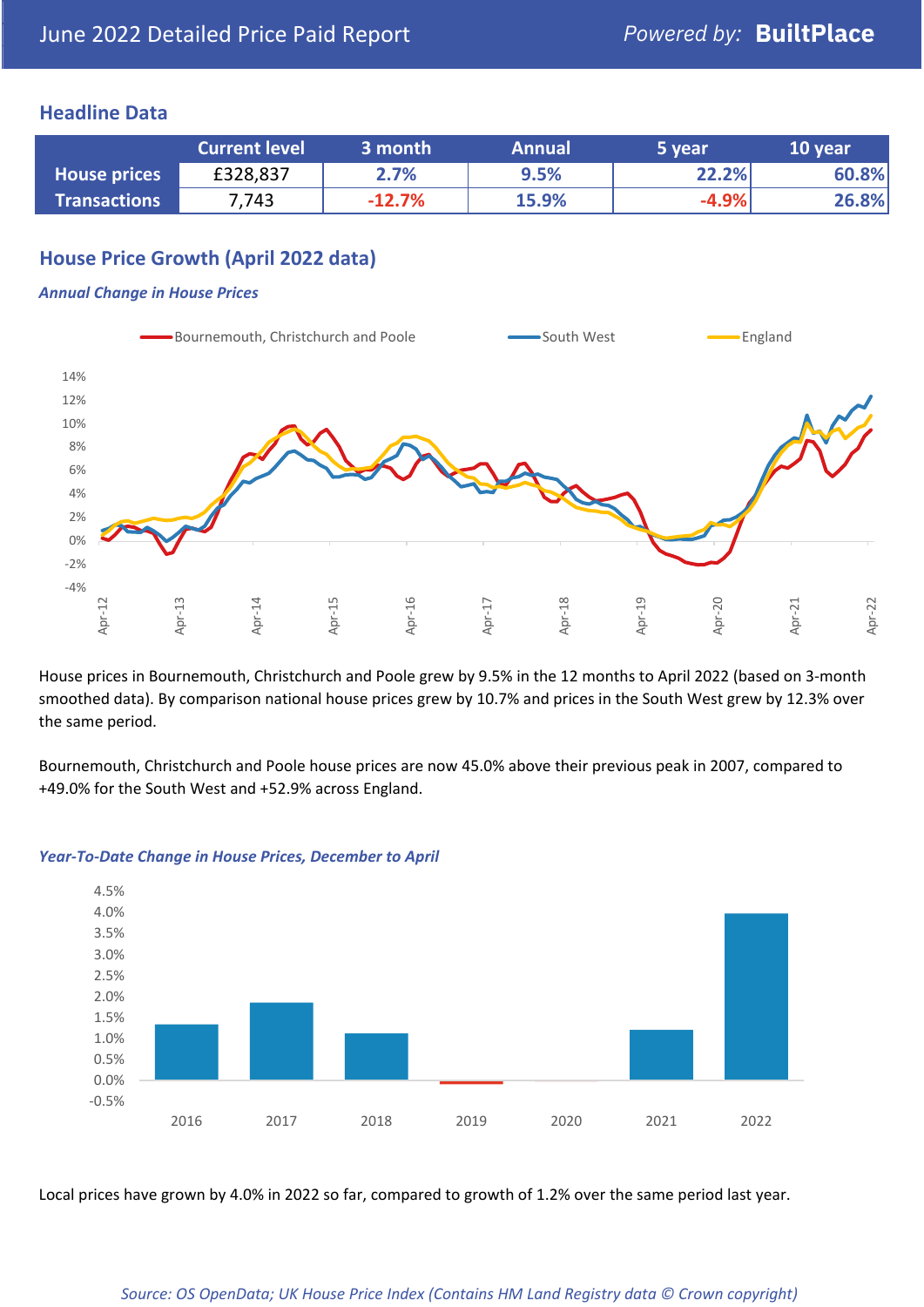## **House Price Map**

*12 months to April 2022*



*Each point is one postcode, coloured by the average value relative to all sales in this local authority (price bands are LA-specific quintiles).*

## **Map Key**

| Min      | <b>Max</b> |                            |
|----------|------------|----------------------------|
| Up to    | £205,000   | 1st quintile / lowest 20%  |
| £205,000 | £277,000   | 2nd quintile               |
| £277,000 | £345,000   | 3rd quintile               |
| £345,000 | £467,000   | 4th quintile               |
| £467,000 | and over   | 5th quintile / highest 20% |

*Source: OS OpenData; UK House Price Index (Contains HM Land Registry data © Crown copyright)*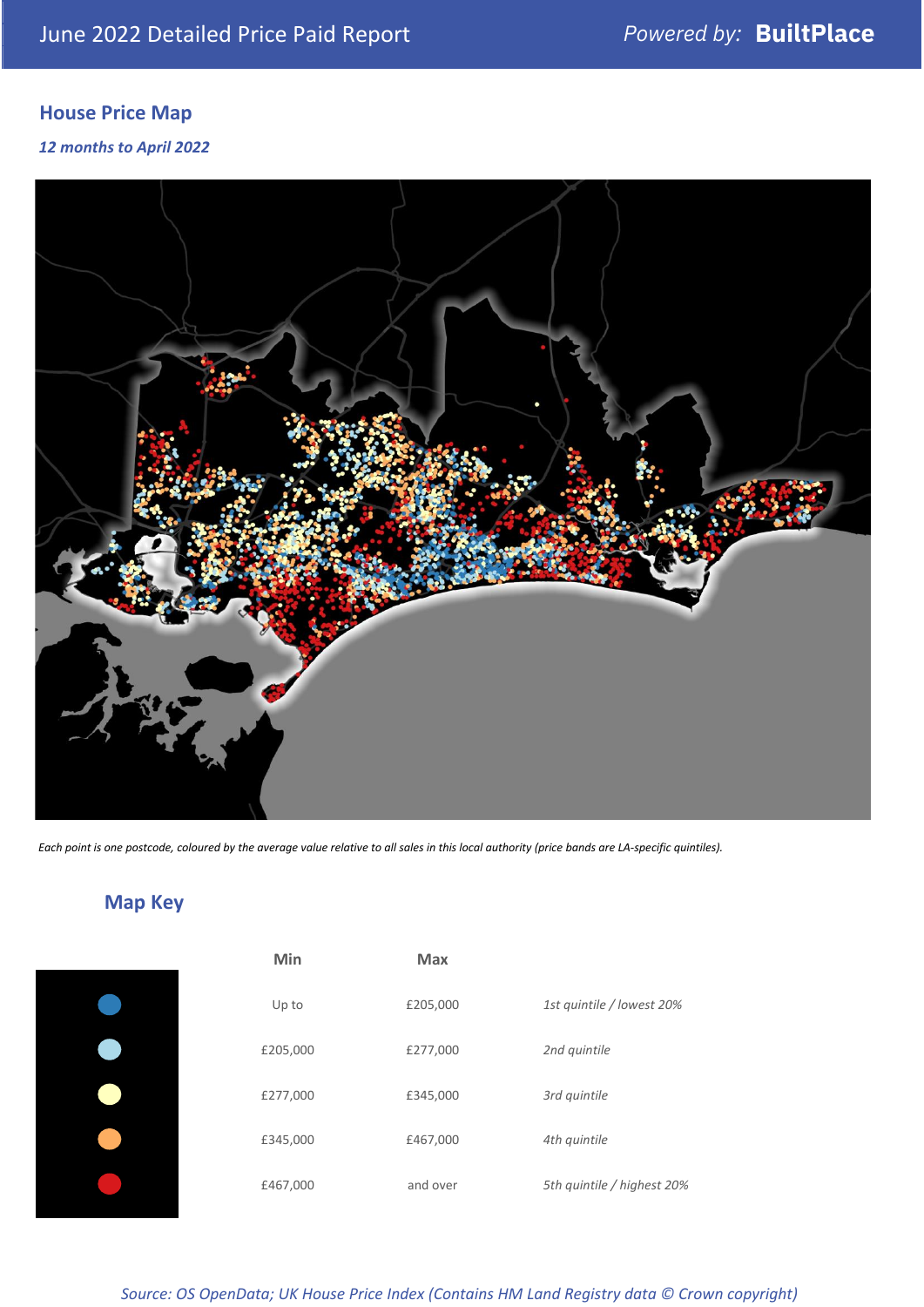## **Average House Price by Property Type**

#### *12 months to April 2022*



|                 | <b>New</b> | <b>Second hand</b> |  |  |
|-----------------|------------|--------------------|--|--|
| <b>Flat</b>     | £337,647   | £257,197           |  |  |
| <b>Terraced</b> | £291,750   | £322,677           |  |  |
| Semi-detached   | £338,048   | £343,747           |  |  |
| <b>Detached</b> | £397,600   | £574,690           |  |  |

## **House Price Distribution by Year**

*All properties, by price band and calendar year (2020 = year to date)*

|                    | 1997 | 2002 | 2007 | 2012 | 2017 | 2019 | 2020 |
|--------------------|------|------|------|------|------|------|------|
| <b>Under £100k</b> | 79%  | 25%  | 3%   | 5%   | 3%   | 2%   | 1%   |
| £100-200k          | 17%  | 55%  | 41%  | 42%  | 24%  | 16%  | 19%  |
| E200-300k          | 2%   | 14%  | 35%  | 33%  | 36%  | 29%  | 27%  |
| £300-400k          | 1%   | 3%   | 11%  | 11%  | 19%  | 24%  | 21%  |
| £400-500k          | 0%   | 1%   | 4%   | 5%   | 8%   | 12%  | 14%  |
| £500k-1m           | 0%   | 1%   | 4%   | 4%   | 9%   | 15%  | 15%  |
| £1-2m              | 0%   | 0%   | 1%   | 1%   | 2%   | 2%   | 2%   |
| <b>Over £2m</b>    | 0%   | 0%   | 0%   | 0%   | 0%   | 1%   | 0%   |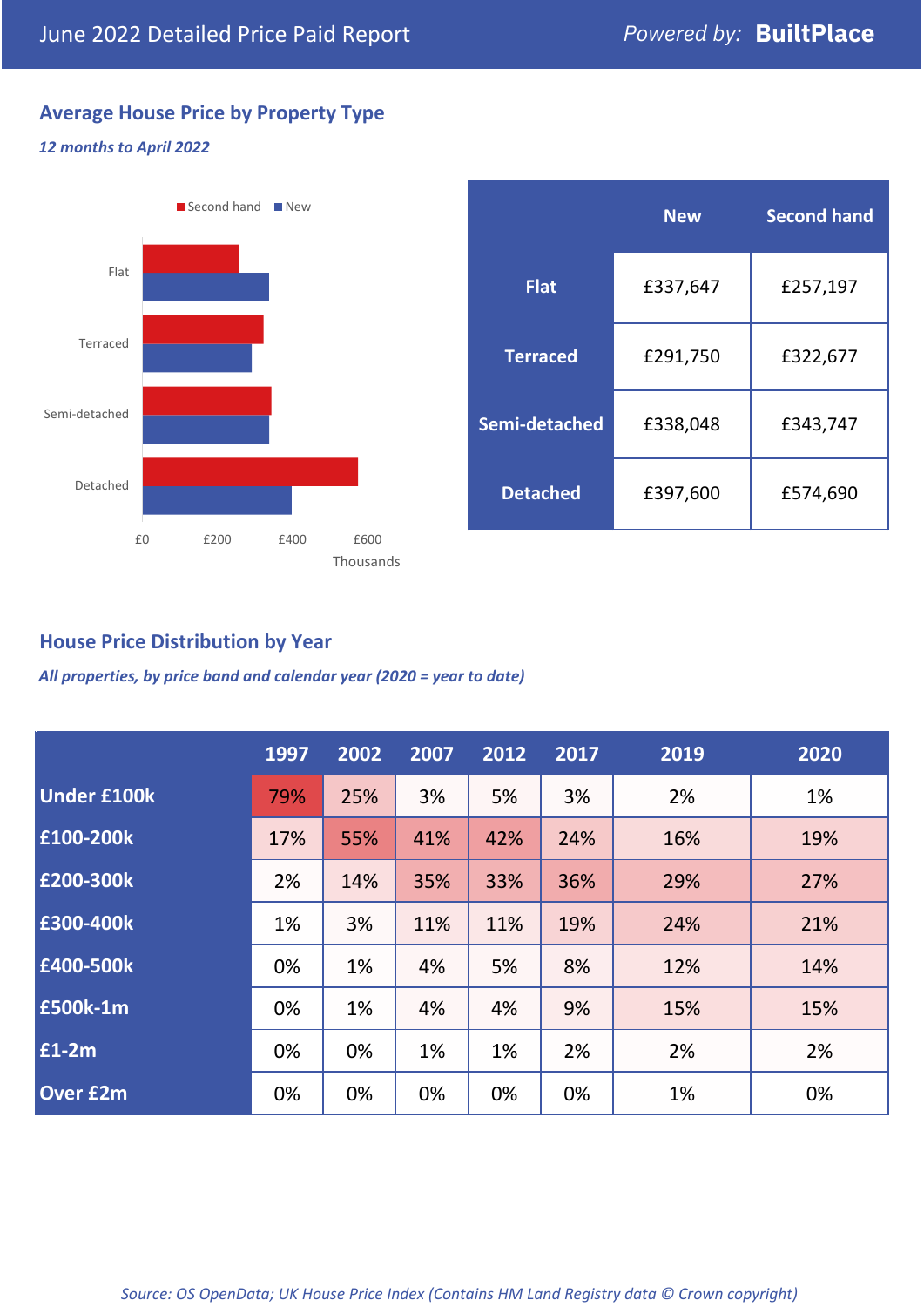## **Transactions (February 2022 data)**

*Annual Transactions, Indexed (2001-05 average = 100)*



There were 7,743 transactions in Bournemouth, Christchurch and Poole during the 12 months to February 2022. This is 70% of the average from 2001-05 and suggests activity is below pre-downturn levels.

Transactions in Bournemouth, Christchurch and Poole have fallen by 7.7% since 2014, compared to changes of -8.3% for South West and -7.7% for England.



#### *Cash and New Build Sales as % of Total, by Year*

*Note: The data on this page EXCLUDES transactions identified as transfers under a power of sale/repossessions, buy-to-lets (where they can be identified by a mortgage), and transfers to non-private individuals - i.e. it comprises only Land Registry 'A' data.*